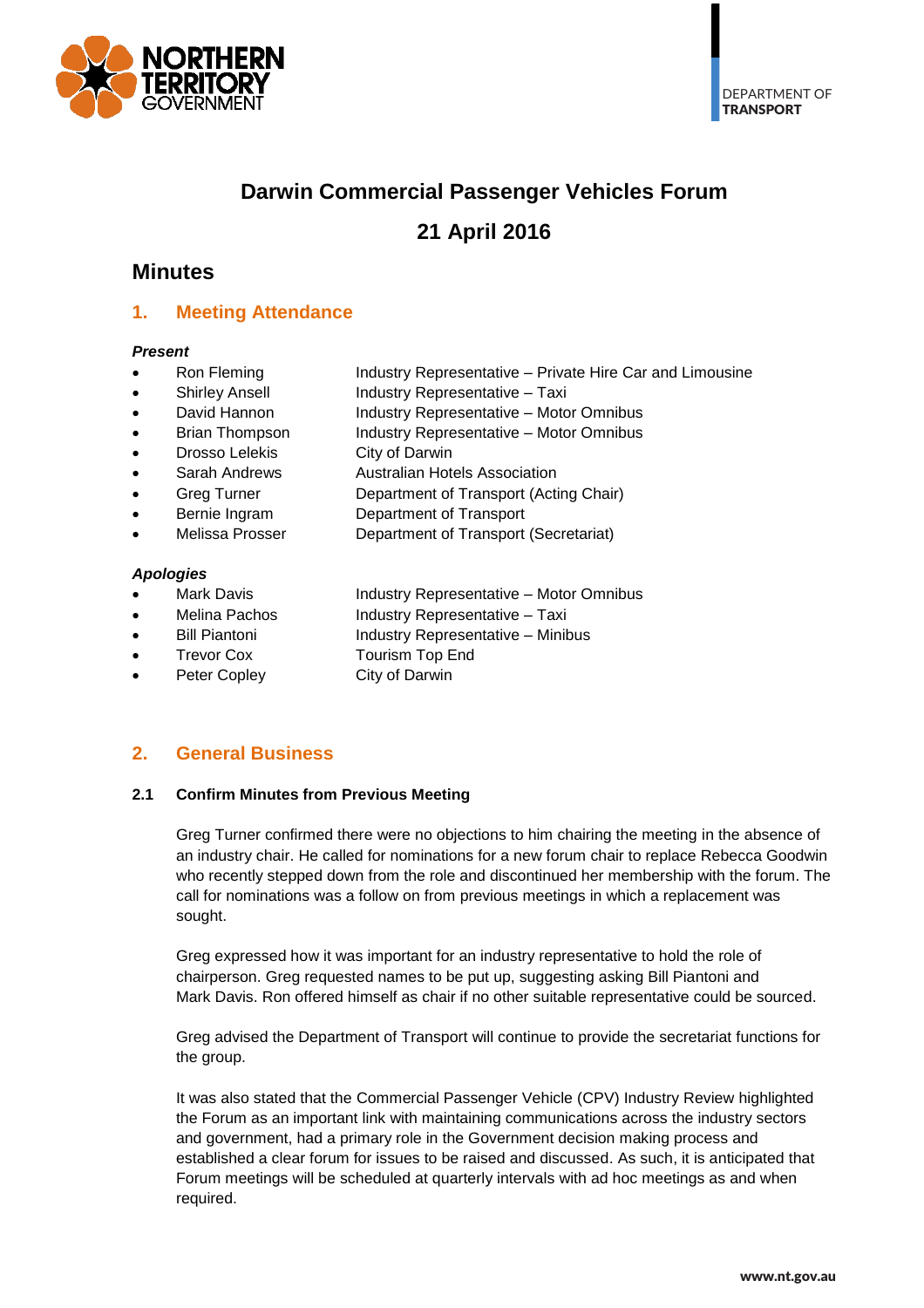Action: Greg Turner to approach forum members to seek their interest in being nominated to the forum chair position.

### **2.2 Authorised Inspectors (AI) – Inspection of Own Vehicles**

Previous action item – Greg provided clarification that Authorised Inspectors could not inspect any vehicle which is owned or likely to become owned by themselves or their employer e.g. the owner / operator of the Authorised Inspection Station (AIS).

### **2.3 Registered Training Organisations (RTOs)**

Greg advised that there are now two RTOs in Darwin, being Eagle Training and IS Australia who can provide local area knowledge training for taxi drivers.

#### **2.4 CPV Board**

Bernie advised of the removal of the CPV Board as there will be more emphasis on Forums to address the operational issues which arise between agency and industry. Bernie reiterated the need for forum representatives to engage with their relevant industry members on issues and outcomes of the forums.

#### **2.5 Local Area Knowledge Training**

DoT informed the group about information regarding the Tourism Top End event – Welcome to the Dry. Trevor Cox extended the invitation, seeking numbers of attendees. This event would provide drivers with further local area knowledge of Darwin. It is held at SkyCity on Friday 6 May 2016, from 3 pm until 6 pm. Over 100 tourism businesses will gather to exchange information regarding tourism experiences across Darwin.

Sarah (AHA) offered to assist in providing current information on hotels etc as she believes the information provided during driver training may be out of date.

*Action:* Sarah Andrews to provide up-to-date information that can be provided to RTOs for future training materials.

There was further discussion on the potential issue of drivers having difficulties with conducting general conversation with passengers on local points of interest. It was suggested that Tourism Top End (TTE) may assist with driver knowledge. Sarah suggested drivers can utilise information on YouTube and the TTE website. It was recognised that Police and Transport Inspectors conduct presentations to new drivers during industry training in Alice Springs.

*Action:* Greg Turner to follow up and report on progress with driver knowledge. Transport Inspectors are currently attending driver training sessions with Eagle Training.

#### **2.6 City of Darwin Update**

Drosso advised in February 2016 the City of Darwin (CoD) approved the proposed revisions to parking in the CBD, including disabled parking and taxi ranks. CoD made the decision to reduce the maximum time limits in the centre of the city, with longer parking times being made available in surrounding areas.

Fifteen minute parking limits in front of banks will be implemented by 1 July 2016. The taxi rank in front of the cinema and across from Shenanigan's will be relocated to three locations along Mitchell Street, with the main rank being located on Peel Street near to the Mitchell Street corner. Both CoD and DoT recognise the need for updated lighting and CCTV infrastructure as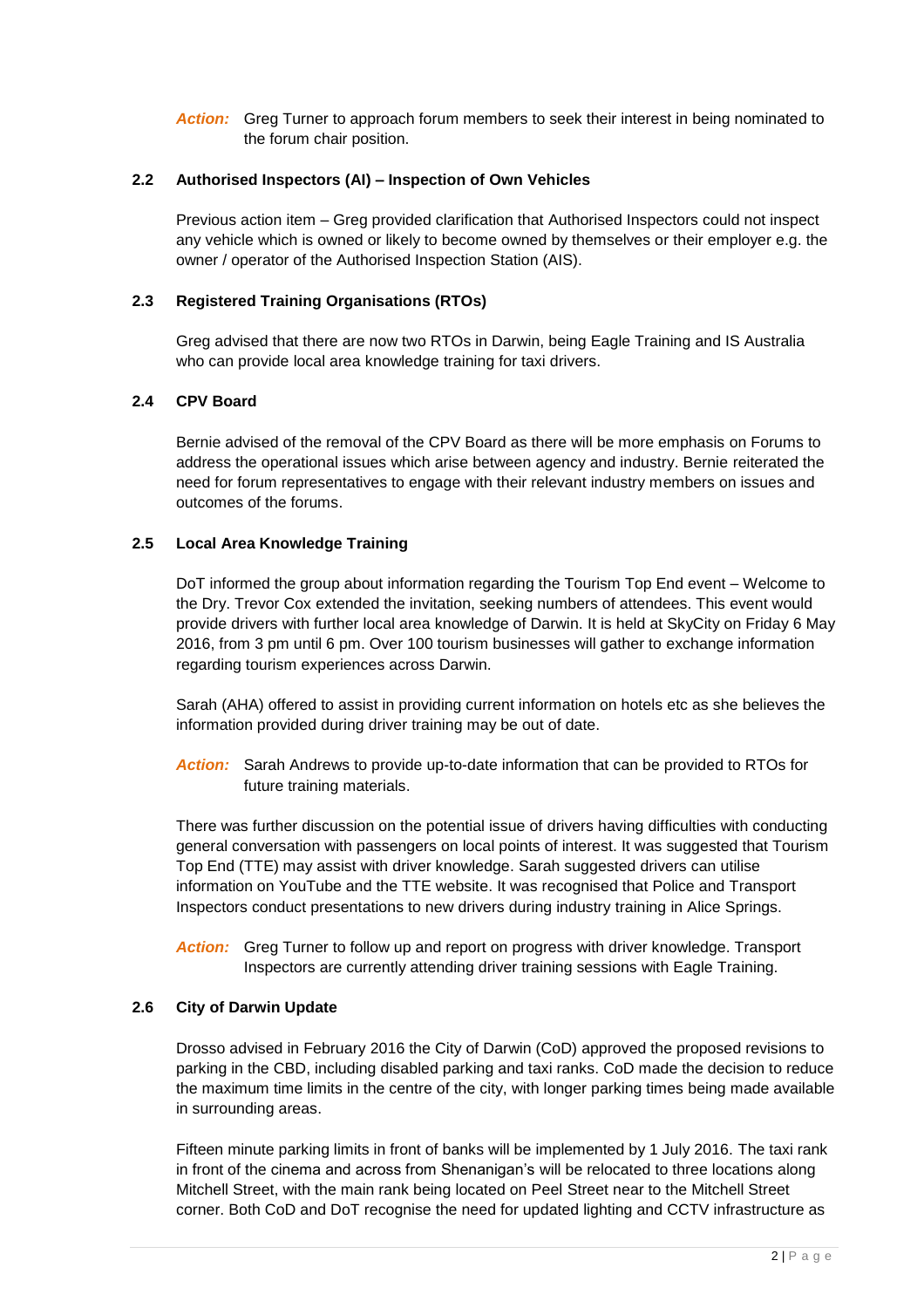part of the move. Information will be extended to the community regarding changes through an advertising and marketing campaign.

Bernie raised the issue of taxi totem poles for the new ranks.

*Action:* Bernie Ingram to liaise with the City of Darwin on installation of taxi and minibus rank totems.

Council has also approved the installation of dedicated parking areas for tourist vehicles, with a permit required. There will be no time limit on cruise ship days for permitted vehicles. Council will also install new line marking for 15 minute free parking zones around the CBD.

Further consideration is required on the use of parking options by buses used to convey US military personnel and Inpex workers.

### **2.7 Major Events**

Greg invited all attendees to discuss upcoming events and potential shortfalls in provisions of transport in order for industry and government to plan for meeting needs. DoT reiterated that it's the responsibility of all forum members to communicate and work together to address transport needs. The group agreed that all events seeking Liquor Licensing approval should have to submit a transport plan to cater for the disbursement of crowds after the event.

*Action:* Greg Turner to contact the Liquor Commission regarding upcoming events for distribution to members and to discuss the possibility of requiring transport plans during the application process.

#### **2.8 Issues with Centrelink Basics Cards**

The issue of some transport sectors and scheme members misusing the Basics Card scheme was raised. DoT advised that Centrelink has conducted an investigation into Basics Card misuse and have found anomalies in claims. As reported in the NT News, Centrelink has requested Darwin Radio Taxis provide reasons why their merchant agreement should not be terminated due to the actions of some drivers operating under the network.

### **2.9 Prepaid Taxi Fares**

DoT informed the group of the review outcome to introduce prepaid taxi fares at certain times to combat fare evasion. The prepaid taxi fares would exclude journeys from the airport and for members of the Taxi Subsidy Scheme.

DoT also informed the group that the reduction of CPV categories from nine to five requires changes to legislation which is expected to take at least 18 months.

### **3. Action List**

| Agenda<br><b>Number</b> | <b>Action Item</b>                                                                               | <b>Action Officer</b> |
|-------------------------|--------------------------------------------------------------------------------------------------|-----------------------|
| 2.1                     | Approach forum members to seek their interest in being<br>nominated to the forum chair position. | <b>Greg Turner</b>    |
| 2.5                     | Provide up-to-date information that can be provided to<br>RTOs for future training materials.    | Sarah Andrews         |